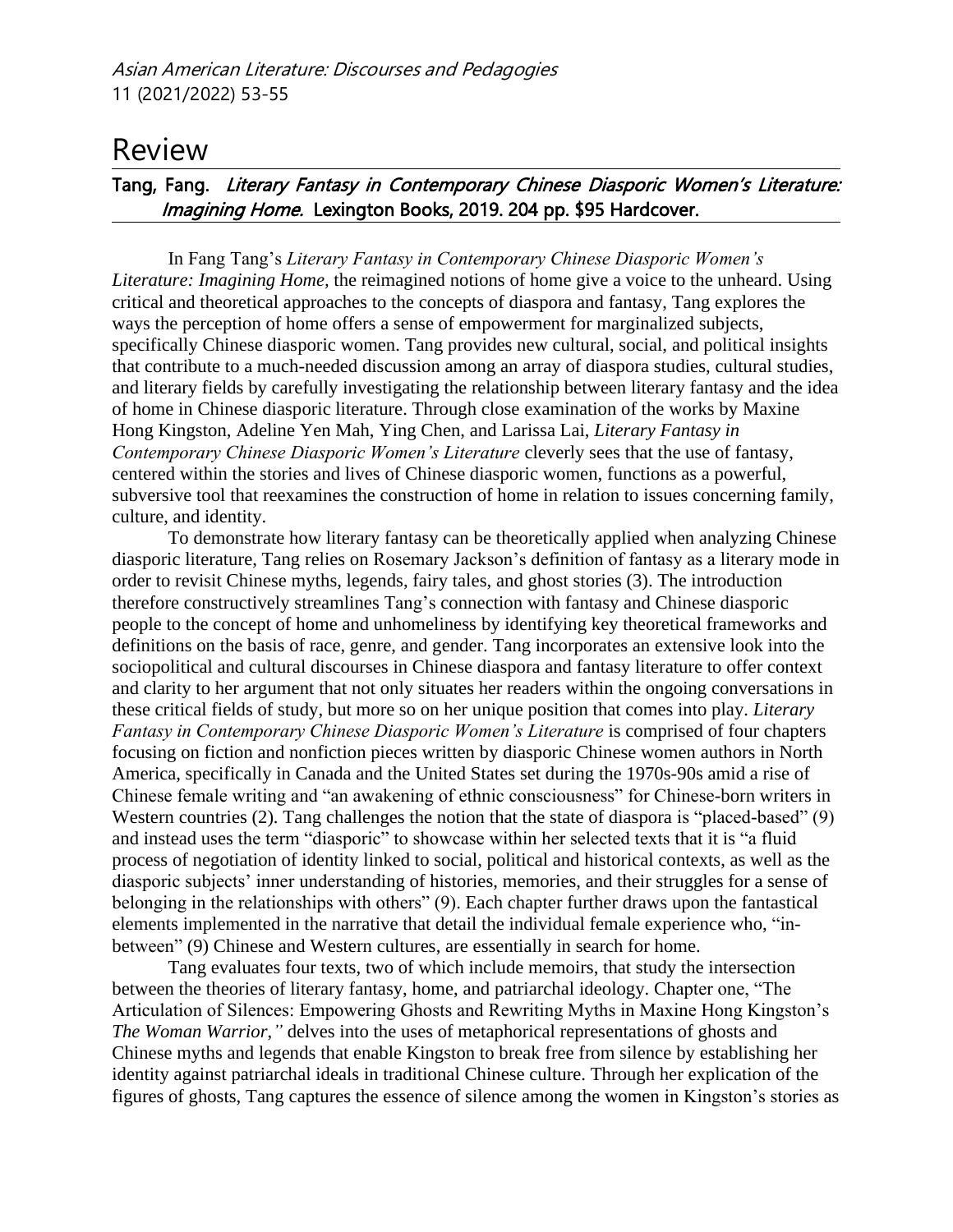## AALDP|Chen

well as Kingston herself whose voices have been suppressed or existences have been purposely erased or ignored by family (43). Referencing Walter J. Ong's theories on oral tradition and culture, Tang offers her own interpretation of Kingston's retelling of the Chinese legendary story of Mu Lan that "serves as an empowerment in the process of her Chinese American diasporic identity" (55), one that allows Kingston to cross between cultural boundaries and "to represent hybridity as something which is not fixed or completed" (56). The retelling of Mu Lan is also used as a narrative form in chapter two, "Homing Desire and the Use of Cinderella Tales in Adeline Yen Mah's *Falling Leaves Return to Their Roots*." In this chapter, Tang points out that the importance of rewriting of Mu Lan, together with the fairy tale Cinderella motif, "challenges Chinese patriarchal and traditional gender roles and raises complex questions about selfrepresentation and cultural authenticity" (75). Tang's comprehensive background of the social, political, and historical events surrounding Mah's life as well as of Orientalism and Neo-Orientalism theories calls attention to the significance and complexity of Mah's homing desire throughout her memoir. While addressing the concerns of nationalism, Tang argues that Mah's homing desire to return to her roots does not necessarily trace back to her homeland of China but is rather transformed into the "fluidity of routes" (90), pertaining to Mah's longing for respect, acceptance, and belonging, where her continuous journey is unfixed and unfinished. Both autobiographical accounts observe that the use of literary fantasy exposes the author-narrators' perceptions of home and self-identities that push beyond the struggles of assimilation, conflicts between East and West, and Chinese traditional views.

Moving beyond the ethnographical restrictions (97) in chapters one and two, chapters three and four examine novels written by Canada-based authors who suggest compelling perspectives on tackling the challenges of identity and problematic ideas of home. Chapter three, "Fantasizing the Mother-Daughter Relationship, Cannibalism, and Posthumous Narratives in Ying Chen's *Ingratitude*, presents a new critical direction that involves psychoanalytical, fantasy, and posthumous narrative theories while drawing literary parallels from China's May Fourth literature and Chinese diasporic mother-daughter narratives. Using family at the forefront, Tang reflectively touches upon the forming of the narrator's individual identity by considering the nuances between the self and the other, the geographical and ethnographical limitations of home, and the complex attitude towards one's origin, kinship, roots, and cultural heritage (97). In doing so, the narrator's quest in understanding her identity "constantly becomes a process of becoming" (124). In chapter four, "Crossing Boundaries: The Reconstruction of Queering History and Folktales in Larissa Lai's *When Fox Is a Thousand*," the rewriting of Chinese folktales and retelling of histories create an imagined space of home for marginalized subjects to "discover a sense of belonging and find their visibility in history" (131). Tang thoroughly critiques the historical and fantastical representations of the folktale figure of the Fox and Lai's reinvented narrative of the poetess Yu Hsuan-Chi through a New Fantasy approach that give way for the "absent to be present" (151), where Asian queer women can express their sexualities without living in fear or oppression.

*Literary Fantasy in Contemporary Chinese Diasporic Women's Literature* elicits a thought-provoking and passionate response to the ways literary fantasy is illustrated in Chinese diasporic literature by paying careful consideration to the understanding of home and identity for marginalized subjects. Tang poignantly delivers the message throughout that in disavowing Orientalist stereotypes, the inclusion of literary fantasy ultimately provides alternative voices and realities for those silenced by retelling histories, myths, and legends and reconstructing stories